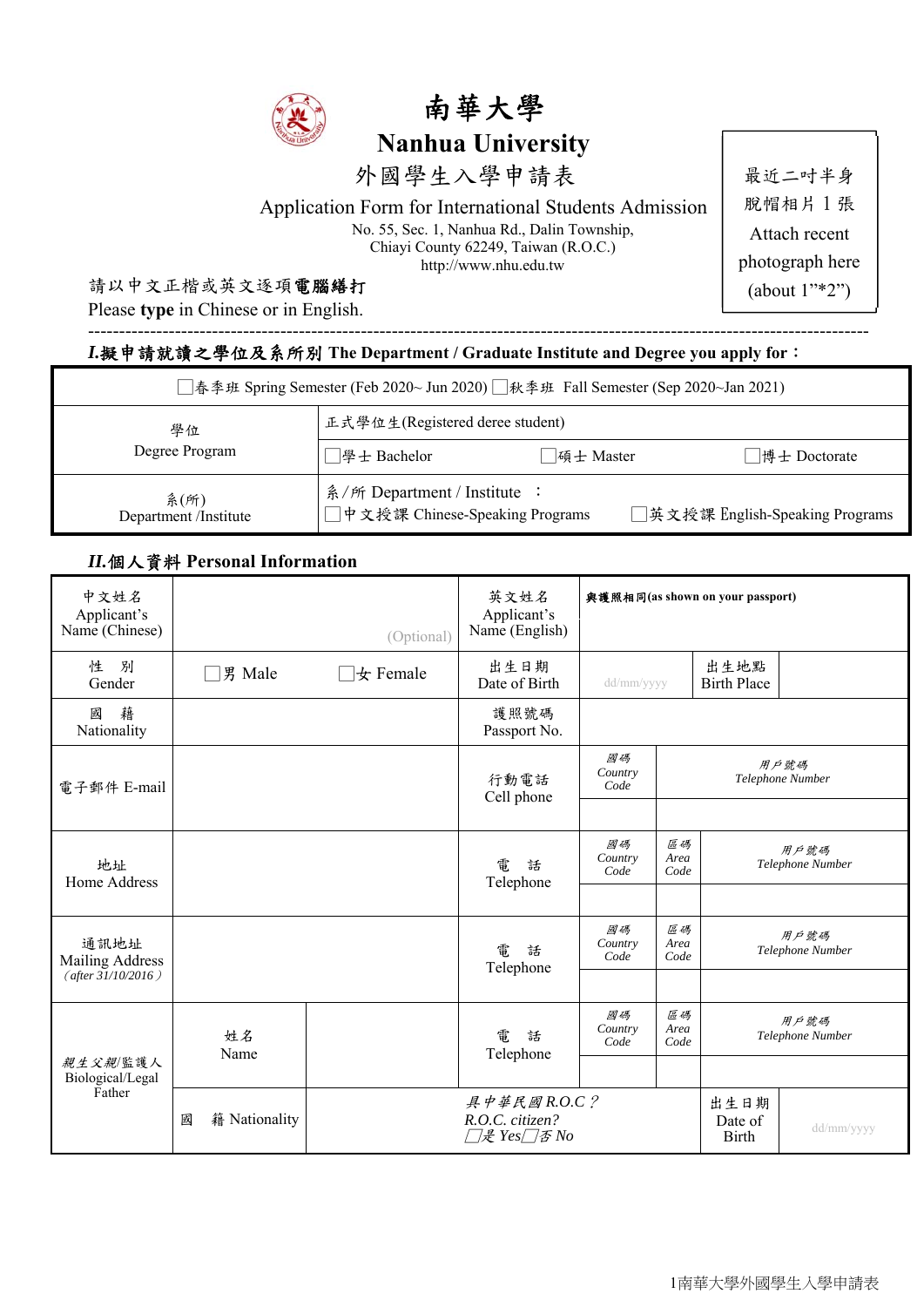| 親生母親/監護人<br>Biological/Legal<br>Mother | 姓名<br>Name                   | 區碼<br>國碼<br>Area<br>Country<br>電<br>話<br>Code<br>Code<br>Telephone            |                                   |  | 用戶號碼<br>Telephone Number |            |
|----------------------------------------|------------------------------|-------------------------------------------------------------------------------|-----------------------------------|--|--------------------------|------------|
|                                        | 籍 Nationality<br>國           | $A \not F \not \equiv A \boxtimes R.O.C.^2$<br>R.O.C. citizen?<br>□是 Yes□否 No |                                   |  | 出生日期<br>Date of<br>Birth | dd/mm/yyyy |
| 在台聯絡人                                  | 姓名<br>Name                   | 與申請人關係<br>Relationship                                                        | □朋友 Friend□家人 Family<br>□其他 Other |  |                          |            |
| <b>Contact Person</b><br>in Taiwan     | 地址<br><b>Mailing Address</b> | 當地電話<br><b>Local Contact</b><br>Telephone                                     |                                   |  |                          |            |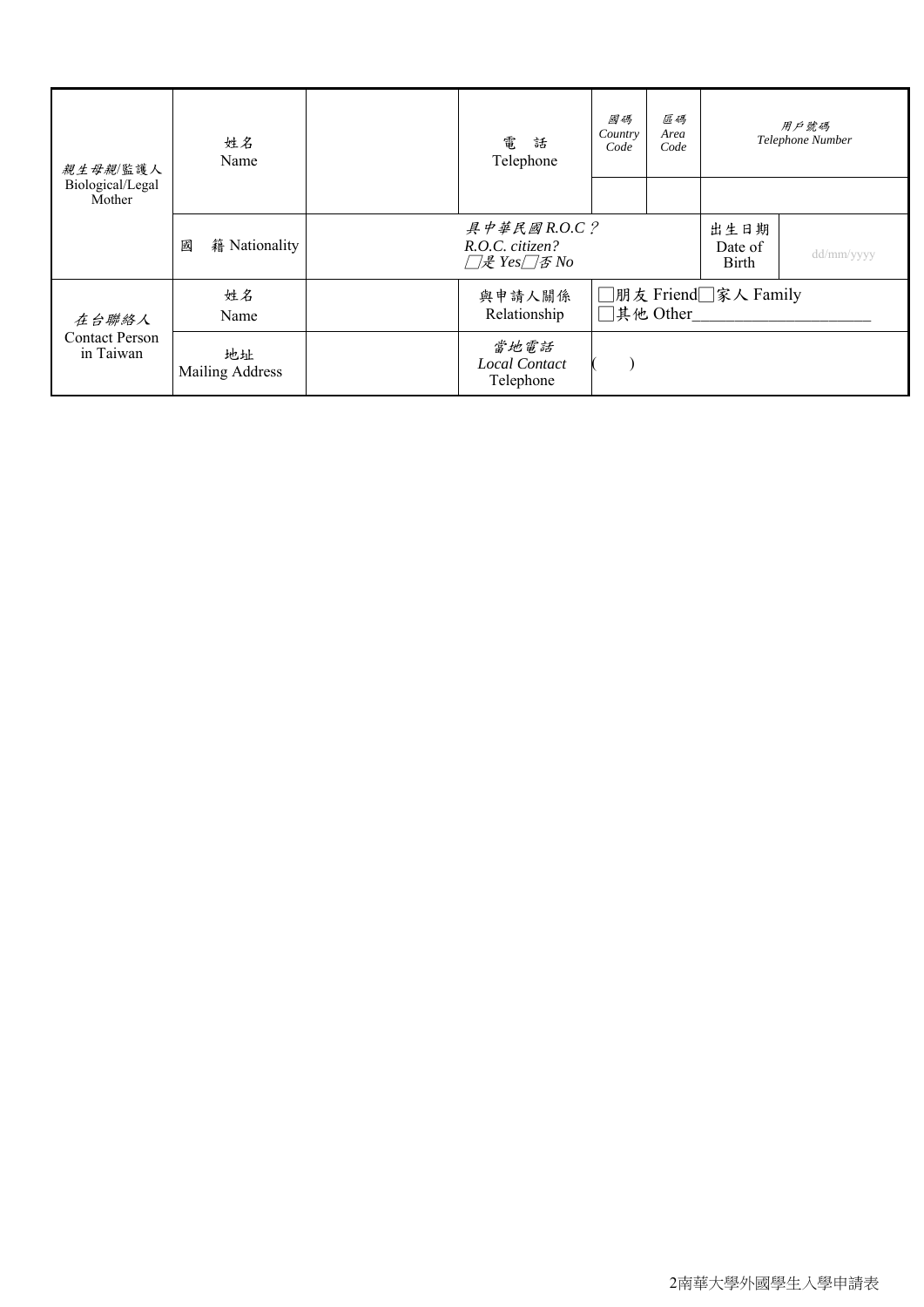# *III.*教育背景 **Educational Background**

| 學校<br>School                | 學校名稱<br>Name of School | 學校所在地<br>City and Country | 主修學門<br>Major | 副修學門<br>Minor | 學位/文憑<br>Degree/<br>Diploma | 取得學位日期<br>Date of Degree |
|-----------------------------|------------------------|---------------------------|---------------|---------------|-----------------------------|--------------------------|
| 高中<br>High School           |                        |                           |               |               |                             |                          |
| 大學/學院<br>University/College |                        |                           |               |               |                             |                          |
| 研究所<br>Graduate Institute   |                        |                           |               |               |                             |                          |

### *IV.*財力證明(在本校求學期間學雜費及生活費用來源)

*Financial Affidavit* (What will be your major source of financial support during your studies at NHU?)

| □個人儲蓄 Personal Savings    | │□奬學金 Scholarship      | 來源 Source:<br>□台灣獎學金 Taiwan Scholarship<br>□南華大學境外學生獎學金 NHU Scholarship for International Students<br>□其他: 請說明 Other: please specify |
|---------------------------|------------------------|--------------------------------------------------------------------------------------------------------------------------------------|
| ■ ■ 父母供給 Parental Support | □其他 Other (來源 Source:) |                                                                                                                                      |

### *V.*中文語文能力 **Chinese Proficiency**

| 學習中文幾年?<br>How many years have you studied Chinese?                                                                                                                                                                                                                                                                                                                                                                                                                                                                           |                       |                                   |                                             | $\Box$ Never $\Box$ 0~1 year $\Box$ 1~2 years $\Box$ 2~3 years $\Box$ 3~5 years<br>$\Box$ 5~10 years $\Box$ 10 years~ |                        |             |  |  |
|-------------------------------------------------------------------------------------------------------------------------------------------------------------------------------------------------------------------------------------------------------------------------------------------------------------------------------------------------------------------------------------------------------------------------------------------------------------------------------------------------------------------------------|-----------------------|-----------------------------------|---------------------------------------------|-----------------------------------------------------------------------------------------------------------------------|------------------------|-------------|--|--|
| 學習中文環境? Where did you study<br>Chinese?                                                                                                                                                                                                                                                                                                                                                                                                                                                                                       |                       |                                   |                                             | 高中 High School<br>□大學 College<br> 語文機構 Language Institute□其他 Other                                                    |                        |             |  |  |
| 您是否参加過任何中文語文能<br>力測驗?<br>Have you ever taken any Chinese<br>proficiency test?                                                                                                                                                                                                                                                                                                                                                                                                                                                 |                       | □是 Yes<br>否 No                    | 何種測<br>驗<br>If yes,<br>what is<br>the test? |                                                                                                                       |                        | 分數<br>Score |  |  |
| 自我評估 Please evaluate your Chinese Proficiency.                                                                                                                                                                                                                                                                                                                                                                                                                                                                                |                       |                                   |                                             |                                                                                                                       |                        |             |  |  |
| 聽 Listening                                                                                                                                                                                                                                                                                                                                                                                                                                                                                                                   | □優 Excellent          |                                   | □佳 Good                                     |                                                                                                                       | ∃差 Poor<br>□尚可 Average |             |  |  |
| 說 Speaking                                                                                                                                                                                                                                                                                                                                                                                                                                                                                                                    | $\Box$ 優 Excellent    | □差 Poor<br>□佳 Good<br>□尚可 Average |                                             |                                                                                                                       |                        |             |  |  |
| 讀 Reading                                                                                                                                                                                                                                                                                                                                                                                                                                                                                                                     | □優 Excellent          |                                   | □佳 Good<br>□尚可 Average                      |                                                                                                                       |                        | □差 Poor     |  |  |
| 寫 Writing                                                                                                                                                                                                                                                                                                                                                                                                                                                                                                                     | $\Box$ $\&$ Excellent |                                   | □佳 Good                                     | ∃差 Poor<br>□尚可 Average                                                                                                |                        |             |  |  |
| □ 我無法參加以中文授課為主之課程。I cannot take courses taught in Chinese.<br>我可以参加以中文授課為主之課程,但須再參加中文課程加強。I can take courses taught in Chinese,<br>but I shall take additional Chinese language courses to improve my Chinese.<br>我可以参加以中文授課為主之課程,無須再參加中文課程加強。 I can take courses taught in Chinese<br>and there is no need for me to take additional Chinese language courses.<br>※若申請人為非使用中文為官方語言之國家,請提出中文能力證明。Please submit the Certificate of<br>Chinese Proficiency if you are from a country where Chinese is not an official language. |                       |                                   |                                             |                                                                                                                       |                        |             |  |  |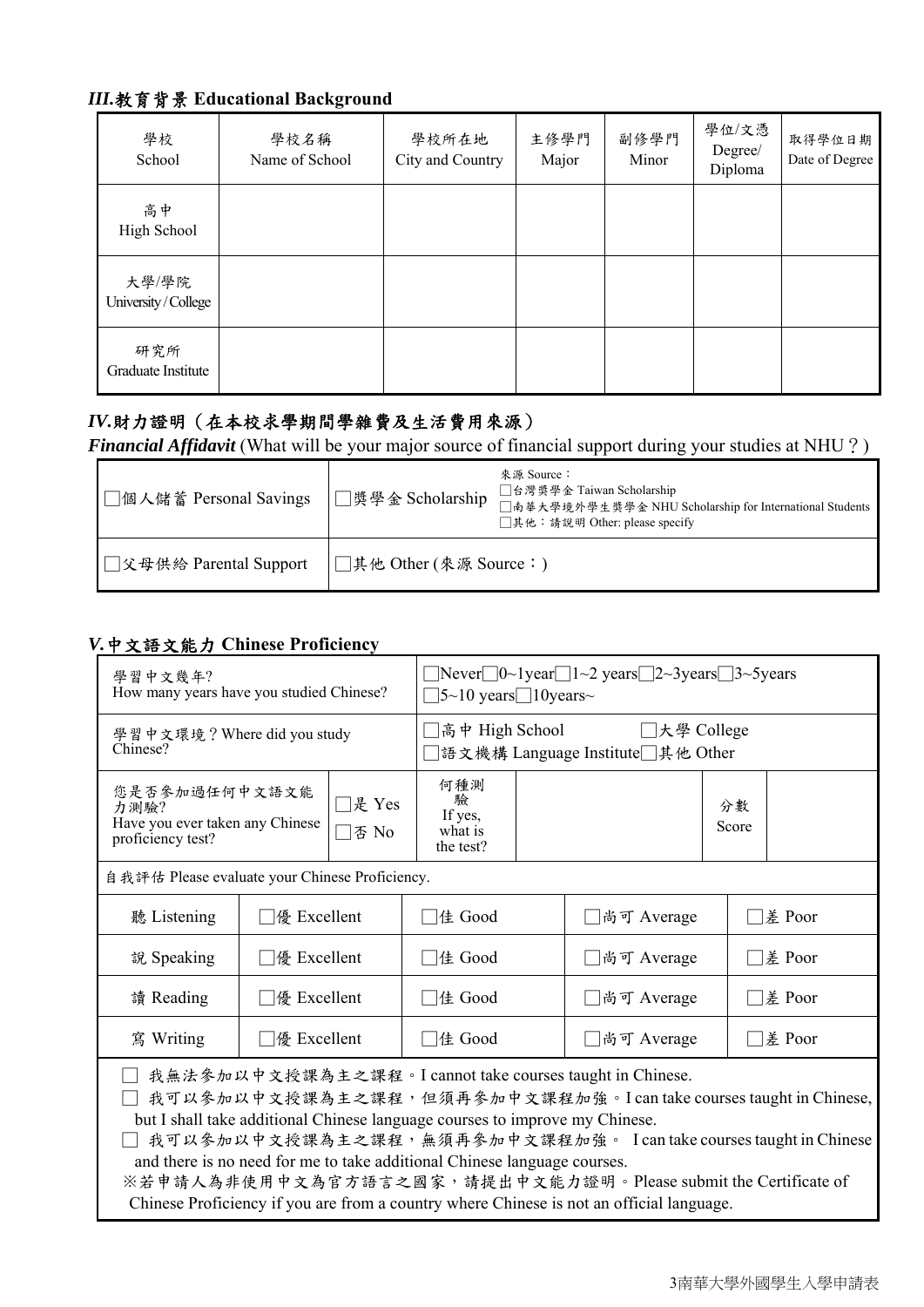### *VI.*英文語文能力 **English Proficiency**

| 學習英文幾年?                                                                                                                                                                                                                                                                                                                                                                                                                                                                                                                                                                                                                                          | How many years have you studied English?                          |               | $\Box$ Never $\Box$ 0~1 year $\Box$ 1~2 years $\Box$ 2~3 years $\Box$ 3~5 years<br>$\left 5\sim\right 0$ years $\left 10\right $ years ~ |             |  |  |
|--------------------------------------------------------------------------------------------------------------------------------------------------------------------------------------------------------------------------------------------------------------------------------------------------------------------------------------------------------------------------------------------------------------------------------------------------------------------------------------------------------------------------------------------------------------------------------------------------------------------------------------------------|-------------------------------------------------------------------|---------------|------------------------------------------------------------------------------------------------------------------------------------------|-------------|--|--|
| 學習英文環境?<br>Where did you study English?                                                                                                                                                                                                                                                                                                                                                                                                                                                                                                                                                                                                          |                                                                   |               | 高中 High School<br>□大學 College<br> 語文機構 Language Institute□其他 Other                                                                       |             |  |  |
| 駖?<br>proficiency test?                                                                                                                                                                                                                                                                                                                                                                                                                                                                                                                                                                                                                          | 您是否参加過任何英語能力測<br>是 Yes<br>Have you ever taken any English<br>否 No |               |                                                                                                                                          | 分數<br>Score |  |  |
| 自我評估 Please evaluate your English Proficiency.                                                                                                                                                                                                                                                                                                                                                                                                                                                                                                                                                                                                   |                                                                   |               |                                                                                                                                          |             |  |  |
| 聽 Listening                                                                                                                                                                                                                                                                                                                                                                                                                                                                                                                                                                                                                                      | $\Box$ @ Excellent                                                | □佳 Good       | □差 Poor<br>□尚可 Average                                                                                                                   |             |  |  |
| 說 Speaking                                                                                                                                                                                                                                                                                                                                                                                                                                                                                                                                                                                                                                       | □差 Poor<br>$\Box$ 優 Excellent<br>□佳 Good<br>□尚可 Average           |               |                                                                                                                                          |             |  |  |
| 讀 Reading                                                                                                                                                                                                                                                                                                                                                                                                                                                                                                                                                                                                                                        | $\Box$ $\&$ Excellent                                             | $\Box$ 佳 Good | 差 Poor<br>□尚可 Average                                                                                                                    |             |  |  |
| 寫 Writing                                                                                                                                                                                                                                                                                                                                                                                                                                                                                                                                                                                                                                        | $\Box$ 優 Excellent                                                | □佳 Good       | □尚可 Average<br>$\n  é Poor\n$                                                                                                            |             |  |  |
| 我無法參加以英文授課為主之課程。I cannot take courses taught in English.<br>我可以参加以英文授課為主之課程,但須再參加英文課程加強。 I can take courses taught in<br>English, but I shall take additional English language courses to improve my English.<br>我可以參加以英文授課為主之課程,無須再參加英文課程加強。I can take courses taught in<br>English and there is no need for me to take additional English courses.<br>※如果你申請的是英語授課系所,請提供英語能力證明或能證明你的英文能力的推薦函。Ifyou<br>apply for a program in which English is the language for instruction, please submit a photocopy of an<br>English Proficiency Certificate, e.g. TOEFL, IELTS or TOEIC or a letter of recommendation to prove<br>your English proficiency. |                                                                   |               |                                                                                                                                          |             |  |  |

### *VII.*其他 **Others**

| 如何計劃在校住宿<br>How do you plan to live at NHU? |                                           |  | □申請學校宿舍 Applying for NHU dormitory accommodation.<br>是否願意與本國學生同宿舍 Would you prefer to stay with local students?□Yes 是□No 否<br>□自行尋找住宿地點 Seeking a private lodging. |
|---------------------------------------------|-------------------------------------------|--|--------------------------------------------------------------------------------------------------------------------------------------------------------------------|
| 健康情形<br><b>Health Condition</b>             | □優 Excellent □佳 Good<br>□尚可 OK<br>□差 Poor |  | 如有疾病請敘明 Please indicate your previous disease if any                                                                                                               |
| 工作經歷 Work Experience                        |                                           |  |                                                                                                                                                                    |

以上資料由本人填寫,且經詳細檢查,在此保證其正確無誤。 I have carefully reviewed the above information and hereby pledge that all of it is correct.

申請人簽名申請日期 Applicant's Signature: Date of Application: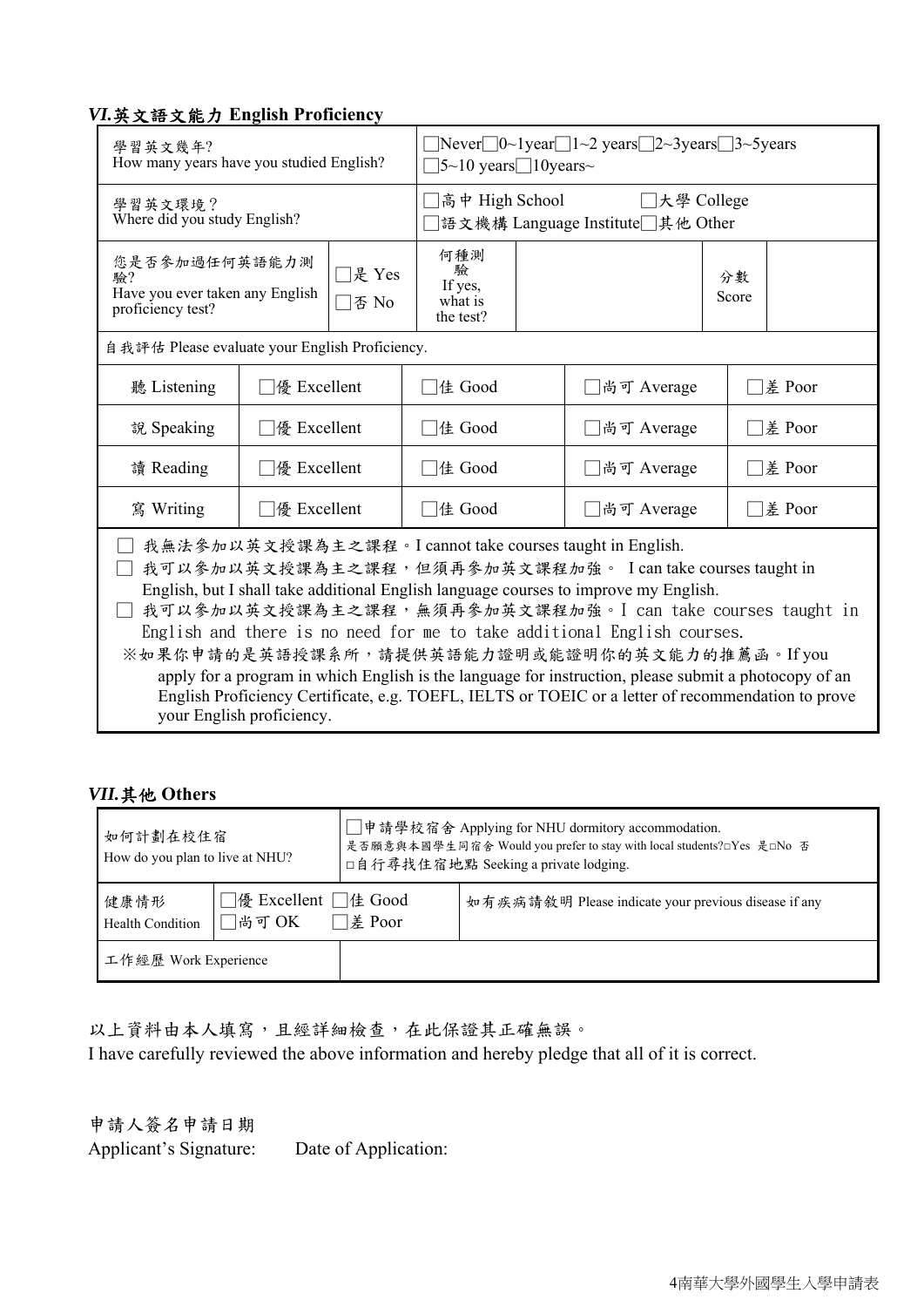# ☆☆☆☆留學計畫(含自傳)☆☆☆☆<br>Study Plan (including autobiography)

| 申請人 Applicant | 申請系所 Department/Institute | 修讀學位 Degree Proposed To Study |
|---------------|---------------------------|-------------------------------|
|               |                           |                               |

※請以中文或英文撰寫約500字,敘述個人背景、來本校求學動機、在本校求學期間之讀書計畫等,以及完成學業以後之規劃。如有需 要,可續反頁。In the following space please write a statement of about 500 characters/words in Chinese or in English, stating your background, motivation, study plan at NHU and career plan after finishing your study. Use both sides of this page, if needed.

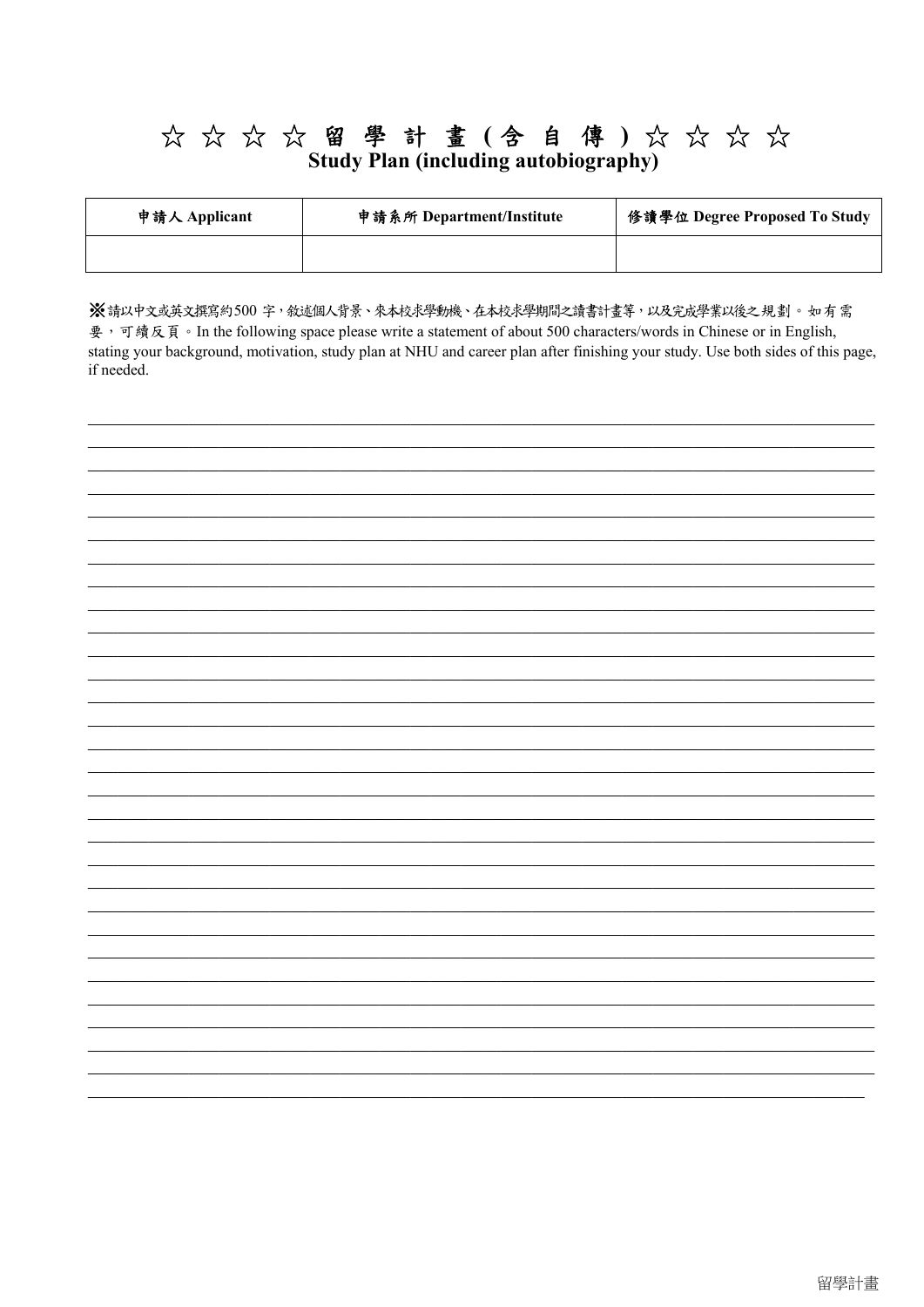# ☆☆☆☆研究計畫☆☆☆☆

**Research Proposal** 

(申請碩士、博士學位者 Only for Master's degree program and Ph.D. Program applicants)

| 申請人 Applicant | 申請系所 Department/Institute | 修讀學位 Degree Proposed To Study |
|---------------|---------------------------|-------------------------------|
|               |                           |                               |

請以中文或英文撰寫約500字,內容大綱為:1.研究主題。2.研究目的及背景。3.研究方法。4.預期成果。5. 參考 書目。如有需要,可自行增印格式。In the following space please write a research proposal about 500 characters/words in Chinese or in English, including the subject, goal and background of the research, research method, anticipant achievement and reference catalog. Copy additional pages if needed.

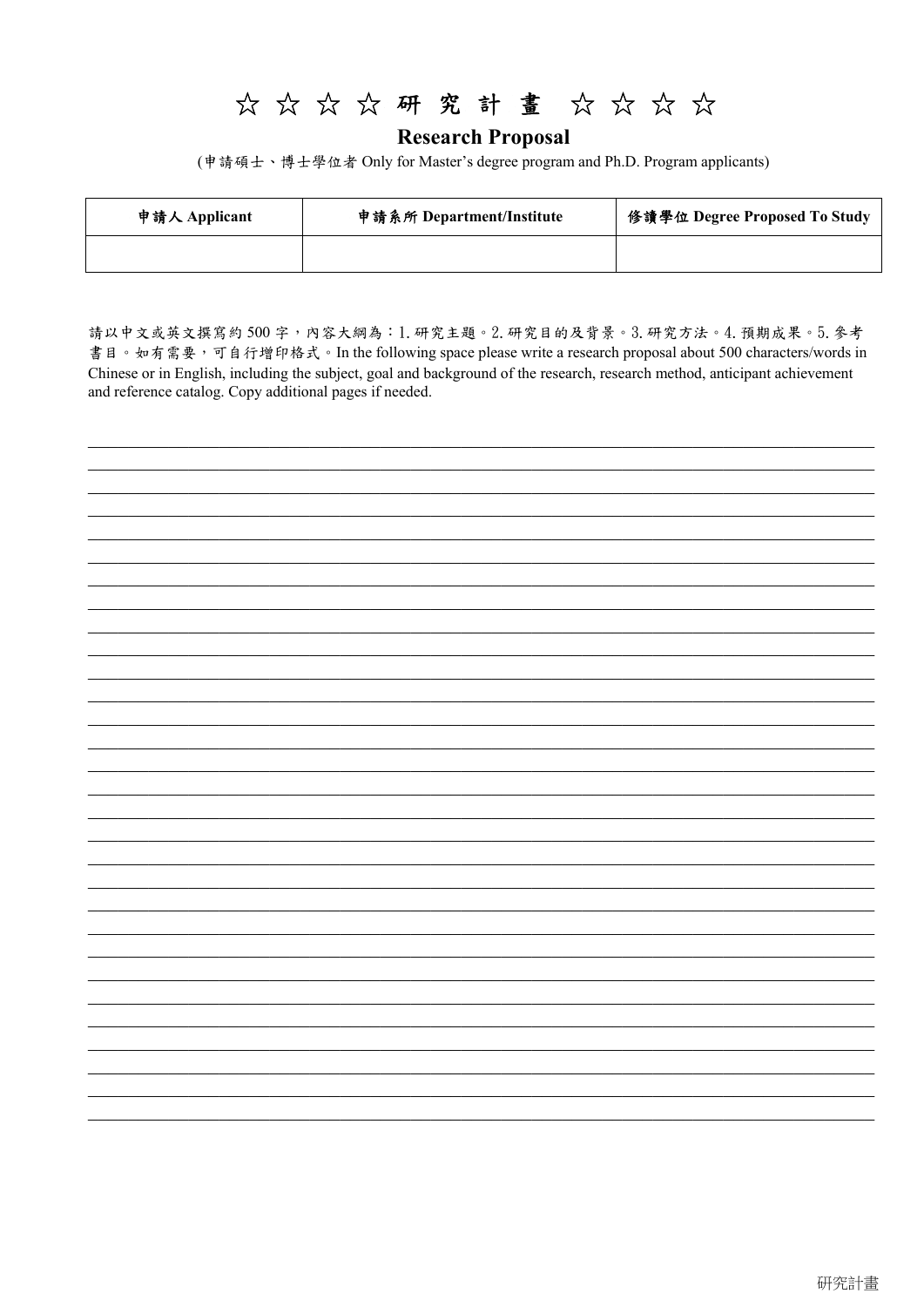☆☆☆☆ 具結書 **Declaration** ☆☆☆☆

| 一.本人保證具外國國籍且未曾具有中華民國國籍,於申請並不具僑生資格,自始未曾在臺設有戶籍。<br>I certify that I do not hold nationality status from the Republic of China and does not possess an overseas<br>Chinese student status at the time of my application and do not hold a household registration.<br>二.本人保證自內政部許可喪失中華民國國籍之日起至貴校開學日止,喪失中華民國國籍已滿八年;如有<br>不實,願依相關辦法撤銷。入學資格或開除學籍。<br>I certify that I have not been a citizen of the Republic of China in the last eight years. This covers the period<br>between the day of annulment of my citizenship of the Republic of China as approved by the ROC Ministry of<br>Interior and the first day of a new semester at the Nanhua University.<br>三.本人在臺灣並未以僑生身分申請其他大學校院,且未於當學年度接受海外聯合招生委員會分發。<br>I have not applied to other universities under the status of an overseas Chinese student nor received placement<br>permission for an academic school year by the University Entrance Committee for Overseas Chinese Students.<br>四.本人所提供之最高學歷畢業證書在畢業學校所在地國家均為合法有效取得畢業資格,且所持有之證件<br>相當於中華民國國內各級合法學校授予之相當學位。<br>The certificate of the highest education from the home country provided by me is legally acquired and<br>effective and the graduation certificates of all levels are equivalent to the respective levels of education in the<br>Republic of China.                                                                                                               |
|-------------------------------------------------------------------------------------------------------------------------------------------------------------------------------------------------------------------------------------------------------------------------------------------------------------------------------------------------------------------------------------------------------------------------------------------------------------------------------------------------------------------------------------------------------------------------------------------------------------------------------------------------------------------------------------------------------------------------------------------------------------------------------------------------------------------------------------------------------------------------------------------------------------------------------------------------------------------------------------------------------------------------------------------------------------------------------------------------------------------------------------------------------------------------------------------------------------------------------------------------------------------------------------------------------------------------------------------------------------------------------------------|
| 五.本人在臺未曾完成申請就學學程或遭退學。                                                                                                                                                                                                                                                                                                                                                                                                                                                                                                                                                                                                                                                                                                                                                                                                                                                                                                                                                                                                                                                                                                                                                                                                                                                                                                                                                                     |
| I have not completed any application process for study at nor have I been expelled from any other universities.<br>六.本人取得入學許可後,在辦理註冊時,須經我國駐外使領館、代表處、辦事處或其他經外交部授權機<br>構(以下簡稱駐外館處)、行政院設立或指定之機構或委託之民間團體驗證之學歷證明文件及成績單<br>(認證章)正本,始得註冊入學,屆時若未如期繳交或經查證結果有不符中華民國教育部「大學辦理<br>國外學歷採認辦法」、「大陸地區學歷採認辦法」、「香港澳門學歷檢覈及採認辦法」之規定,即由<br>貴校取消入學資格,絕無異議。<br>Admitted applicants must present original diploma and transcripts, officially stamped/sealed by the Ministry of<br>Foreign Affairs (hereinafter referred to as 'Overseas Agencies') or institutions established or appointed by the<br>Executive Yuan or a private agency commissioned by the Executive Yuan, at the time of registration. If the<br>related certificates cannot be submitted on time or are unacceptable in accordance with "Regulations<br>Regarding the Assessment and Recognition of Foreign Academic Credentials for Institutions of Higher<br>Education" by the Ministry of Education or "Regulations Governing the Accreditation of Schools in Mainland<br>China shall Apply" or "Regulations Governing the Examination and Recognition of Educational Qualifications<br>from Hong Kong and Macao", the undersigned will abandon the enrollment qualification, without any<br>objection.<br>七.本人保證不具香港或澳門或中華人民共和國國籍<br>I certify that I do not hold the nationality of Hong Kong, Macau, or the People's Republic of China. |
| ※上述所陳之任一事項同意授權貴校查證,如有不實或不符規定等情事屬實者,本人願依貴校學則第四<br>十四條之規定辦理,絕無異議。<br>I authorize this school to check on all of the above information and if any of it is found to be false, I will<br>accept the consequences set forth in University Regulation No. 44.<br>註:南華大學學則第四十四條規定:「學生所繳學經歷證件,如有假借、冒用、偽造或變造等情事,或<br>入學考試舞弊者經學校查證屬實,或判刑確定者,即予開除學籍,除通知其家長或監護人外不發給<br>與修業有關之任何證明文件。如在畢業後發現,勒令繳還畢業證書,並公告取消畢業資格。」<br>Note: NHU Regulation No.44 states: "If the documents submitted by new students for admission are found<br>to be forged, fraudulent or altered, etc., the student's acceptance for admission or student status will be<br>revoked. No other documentation of this will be provided beyond notification of the student's parent or<br>guardian.                                                                                                                                                                                                                                                                                                                                                                                                                                                                                                                                                                                                                                     |

申請人(具結)人簽名 日期

Applicant's (Declarant) signature Date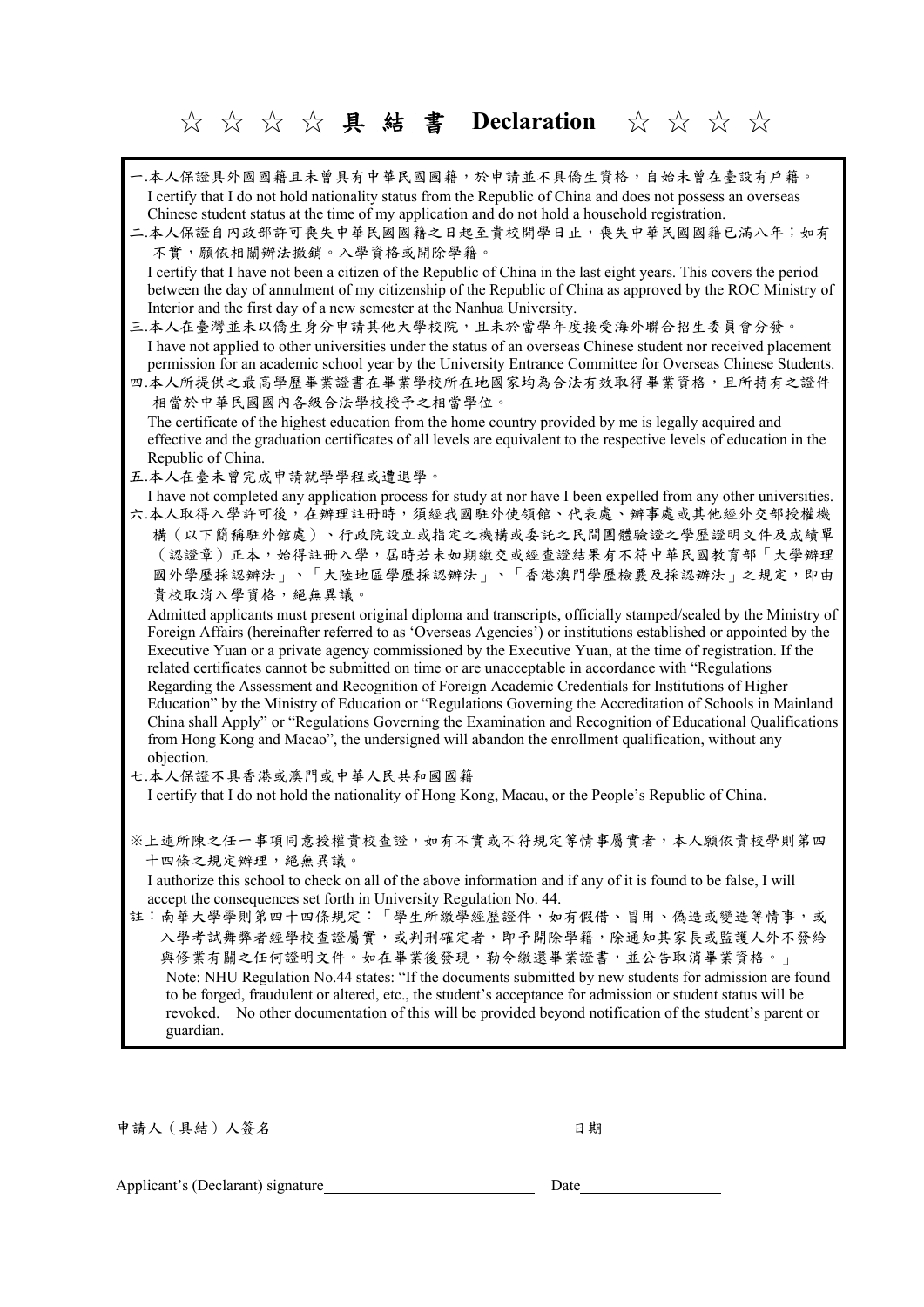# 授權書 **Authorization**

| I authorize Nanhua University to undertake a verification of the information I have   |
|---------------------------------------------------------------------------------------|
| provided and I authorize :                                                            |
| $\Box$ Educational Institutions,                                                      |
|                                                                                       |
| To release information they may have about me and relieve them from any liability for |
| doing so.                                                                             |
|                                                                                       |
|                                                                                       |
| Print Full Name                                                                       |
|                                                                                       |
| University (Graduate School) Student ID Number__________________________________      |
|                                                                                       |
|                                                                                       |
| Signature (Full Name)                                                                 |
|                                                                                       |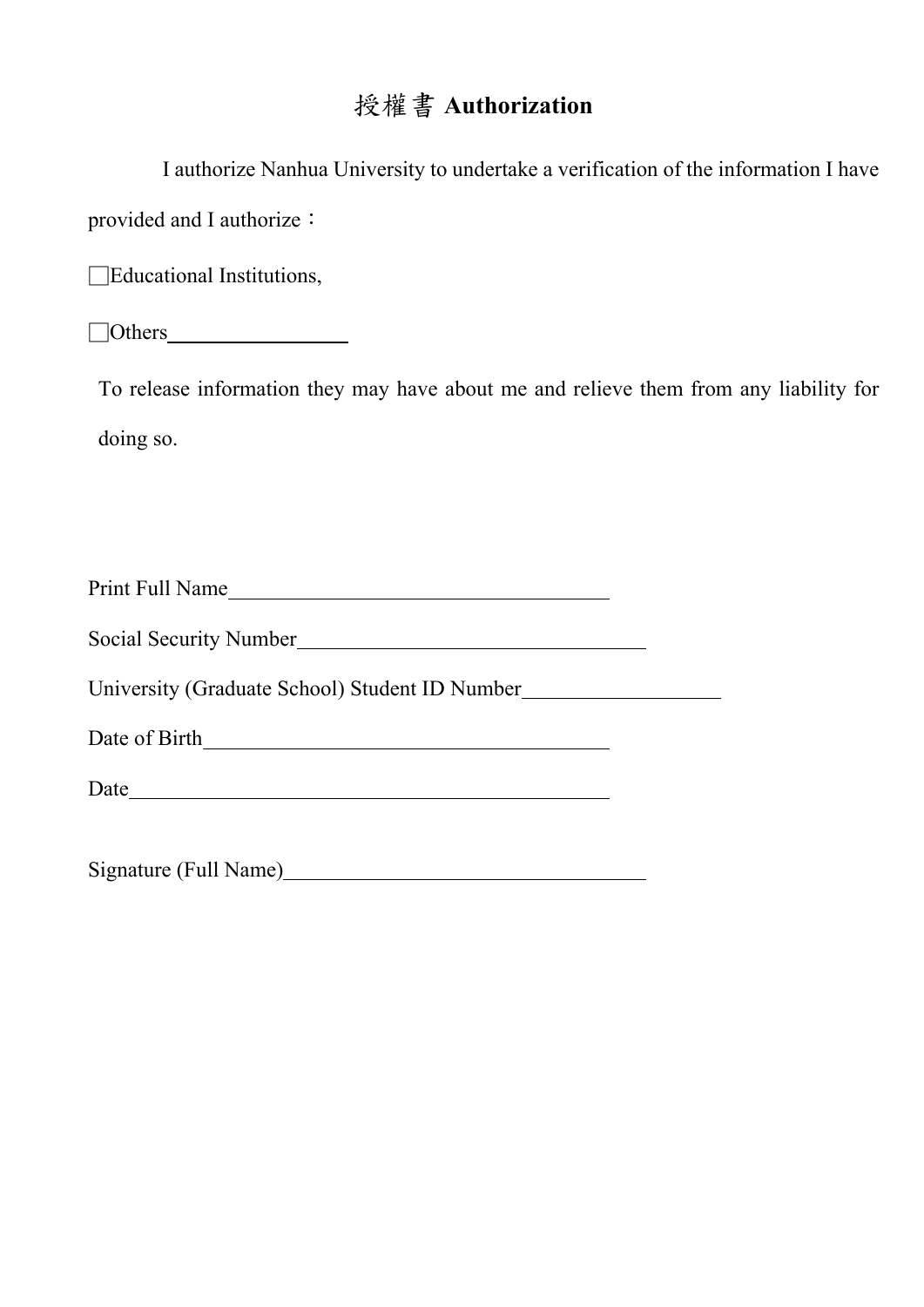# 南華大學外國學生申請入學**─**繳交資料記錄表

## **Application Checklist**

□春季班 Spring Semester (Feb 2020~Jun 2020) □秋季班 Fall Semester (Sep 2020~Jan 2021)

申請系所別 Department or Institute:

申請修讀學位 Degree Pursued:□學士 Bachelor □碩士 Master □博士 Ph.D

中文姓名 Full Name in Chinese:

英文姓名 Full Name in English:

聯絡電話 Phone No:

E-mail:

### \*\*\*\*\*\*\*\*\*\*\*\*\*\*\*\*\*\*\*\*\*\*\*\*\*\*\*\*\*\*\*\*\*\*\*\*\*\*\*\*\*\*\*\*\*\*\*\*\*\* 應繳交資料**(**提出申請表時請自行勾選下列已繳交項目**)**:

**Required documents for application (Please place a tick in the space provided.**)

| 檢核<br>Check<br>(V) | 應繳交文件 Required Documents                                                                                                                                                                                                                                                                                                                                                     | 審核用<br><b>Office</b><br>only |
|--------------------|------------------------------------------------------------------------------------------------------------------------------------------------------------------------------------------------------------------------------------------------------------------------------------------------------------------------------------------------------------------------------|------------------------------|
|                    | 繳交資料記錄表 Application Checklist                                                                                                                                                                                                                                                                                                                                                |                              |
|                    | 入學申請表 2 份(各貼二吋半身脫帽照片 1 張)<br>Two copies of the application form (A current personal photograph, head + shoulders taken without wearing a hat or<br>head covering, must be attached to each form)                                                                                                                                                                             |                              |
|                    | 護照影本 One copy of the applicant's passport                                                                                                                                                                                                                                                                                                                                    |                              |
|                    | 畢業證書原文影本 Official photocopy of the diploma                                                                                                                                                                                                                                                                                                                                   |                              |
|                    | 經我國駐外單位或代表處驗證之外國學校最高學歷畢業證書(中、英文以外之語文,應附中文或英文譯本)<br>One copy of the highest-level certificate issued by an international education institution, which must be authenticated<br>by a Taiwan's overseas representative office.<br>(A notarized translation in Chinese or English is necessary if the original diploma is in a language other than Chinese<br>or English.)       |                              |
|                    | 經我國駐外單位或代表處驗證之最高學歷歷年成績單 (中、英文以外之語文,應附中文或英文譯本)<br>One copy of the highest-level complete transcript issued by an international education institution, which must be<br>authenticated by a Taiwan's overseas representative office.<br>(A notarized translation in Chinese or English is necessary if the original diploma is in a language other than Chinese or<br>English.) |                              |
|                    | 具結書 Declaration                                                                                                                                                                                                                                                                                                                                                              |                              |
|                    | 授權查證同意書 Authorization                                                                                                                                                                                                                                                                                                                                                        |                              |
|                    | 中文或英文留學計畫書 (含自傳) One study plan written in Chinese or English (including autobiography)                                                                                                                                                                                                                                                                                      |                              |
|                    | 中文或英文研究計畫書(申請碩士、博士學位者)。<br>One Research Proposal written in Chinese or English (only for Master's degree program and Ph.D. Program applicants)                                                                                                                                                                                                                               |                              |
|                    | 經我國駐外單位或代表處驗證具備足夠在台就學之中文或英文財力證明書<br>One copy of the validated financial statement by a Taiwan's overseas representative office indicating sufficient<br>funding for staying in Taiwan. (in Chinese or English)                                                                                                                                                               |                              |
|                    | 中文能力或是英文能力相關證明文件 Please submit certificate or proof of Chinese or English language proficiency.                                                                                                                                                                                                                                                                              |                              |
|                    | 各系所另訂應附繳之資料 Other optional documents required by the individual department.                                                                                                                                                                                                                                                                                                  |                              |
|                    | 其他有助審查之資料 Other supplemental documents:                                                                                                                                                                                                                                                                                                                                      |                              |
|                    | 申請人通訊表 Applicant contact information                                                                                                                                                                                                                                                                                                                                         |                              |
|                    | ※ 经士由进入外一律丁退署, 进台仁旧的胜公。                                                                                                                                                                                                                                                                                                                                                      |                              |

#### **※**所有申請文件一律不退還,請自行保留備份。

**No application documents will be returned. If required, please make copies for your own records.**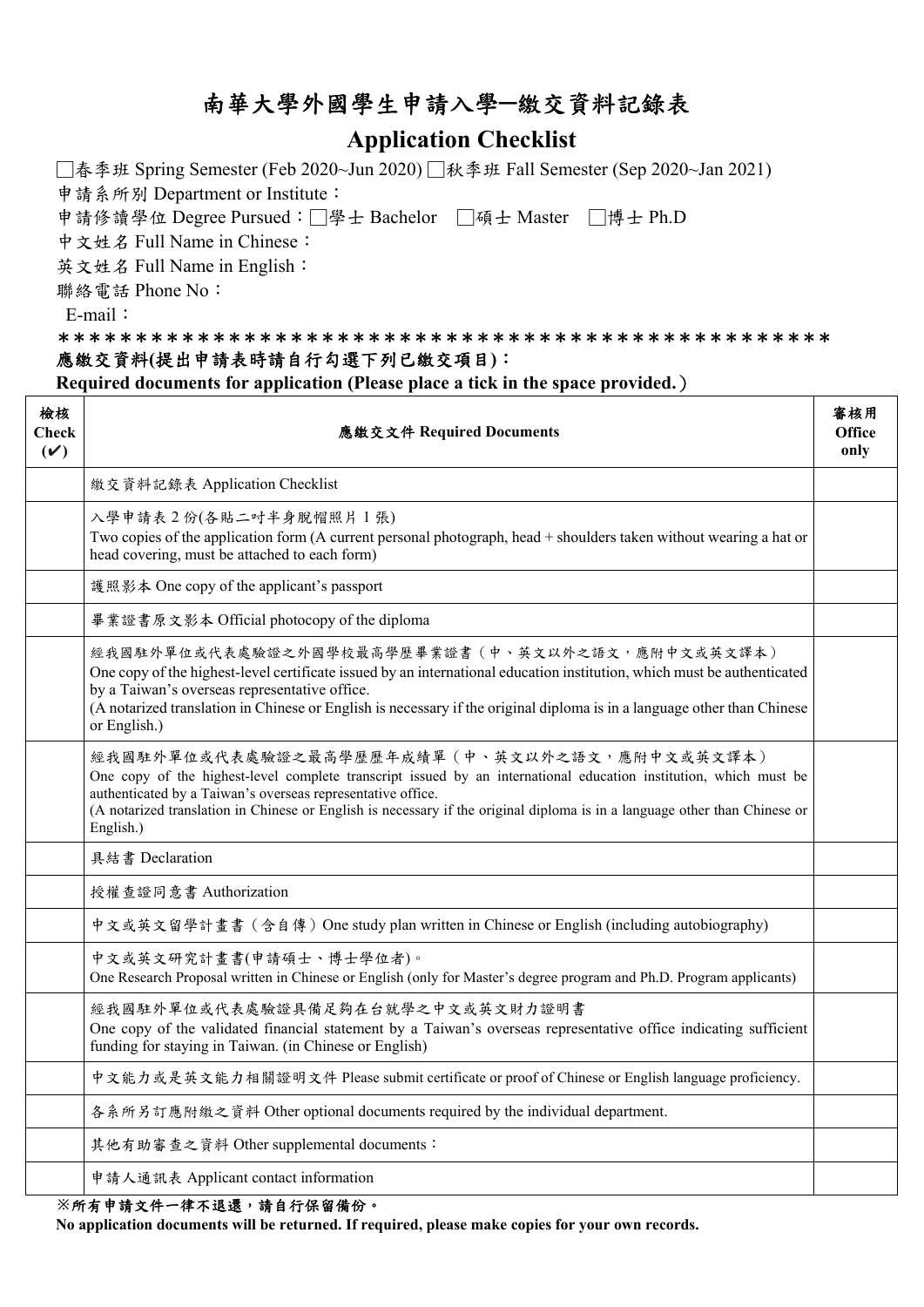# 申請人通訊表 **Applicant Contact Information**

請將您的聯絡地址填入下列三欄空白表格中,後續通知函將以此欄裁切並黏貼寄回;請務必確認您 所提供資料之正確性,若因填寫有誤至權益受損,請申請人自行負責。 Please fill in the required contact information. This information will be used for mail notifications. Make sure you provide the correct information. The applicant shall be responsible for any incorrect information.

| (姓名 Name)__________________________________ |  |
|---------------------------------------------|--|
|                                             |  |
| (電話 Telephone)_____________________________ |  |
|                                             |  |
|                                             |  |
| (姓名 Name)__________________________________ |  |
|                                             |  |
| (電話 Telephone)____________________________  |  |
|                                             |  |
|                                             |  |
| (姓名 Name)__________________________________ |  |
|                                             |  |
| (電話 Telephone)_____________________________ |  |
|                                             |  |